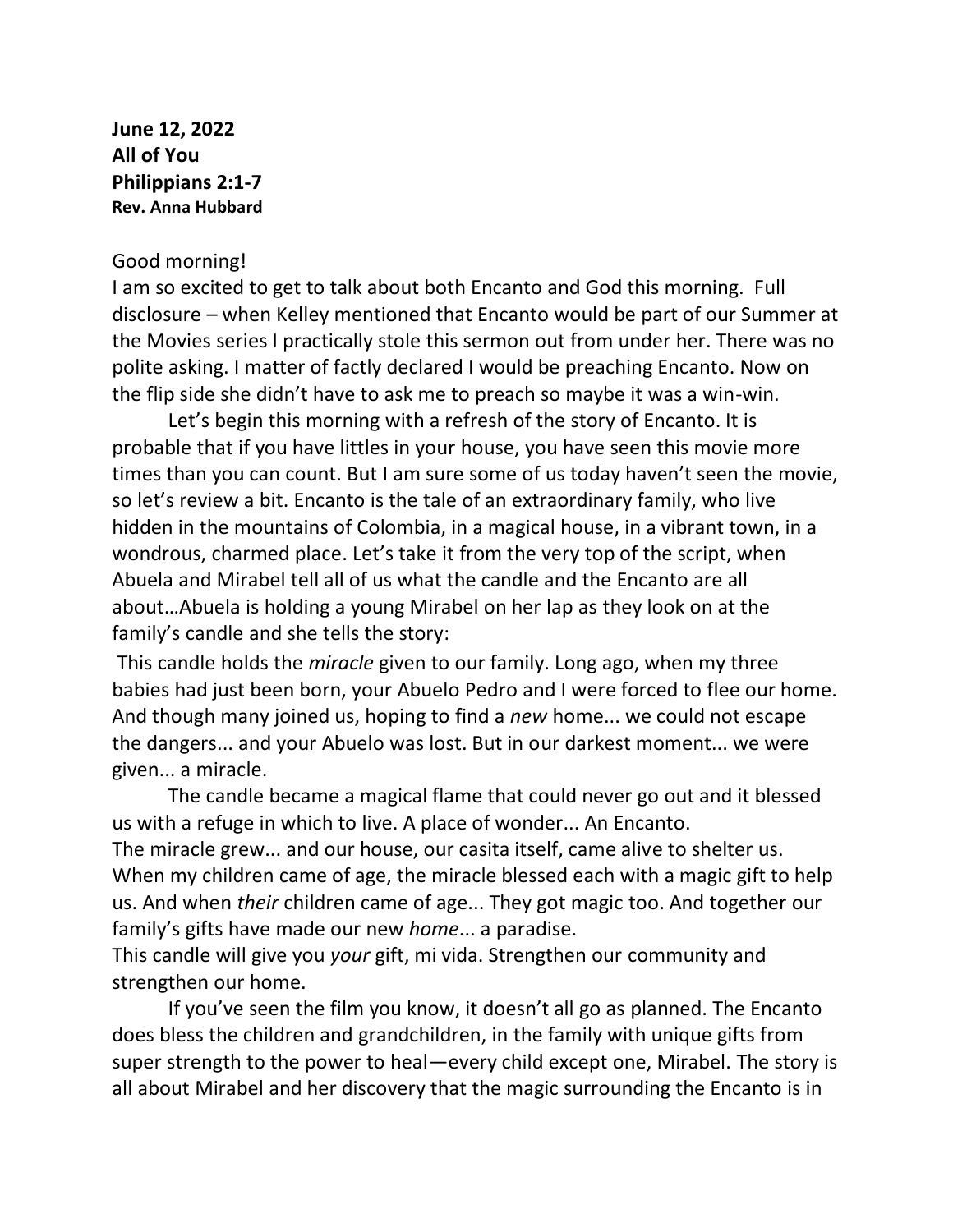danger, Mirabel decides that she, the only ordinary Madrigal, might just be her exceptional family's last hope.

For today, it will help us to also know the characters in the story  $-$  so as Mirabel says, let's do a grandkid roundup –

There is Abuela Alma who the Encanto began with. She as we discussed had triplets, Pepa, Bruno, and Julieta.

Pepa's mood affects the weather When she's unhappy, well, the temperature gets weird.

Bruno –– we don't talk about, but he can predict the future and they say one day he disappeared

Julieta –can heal you with a meal, her recipes are remedies for real.

Two guys fell in love with Family Madrigal. Félix married Pepa and Mirabel's dad Agustin married Julieta and That's how Abuela became an Abuela.

Pepa and Felix have Delores – who has supersonic hearing and can hear a pin drop, Camilo who can shapeshift, and Antonio, who can speak to animals. Julieta and Augustin have Isabella who is the golden child of the family and who can conjure beautiful flowers with the sweep of her hand.

Her younger sister Luisa is super strong. So strong she can move churches – as Mirabel would say of her sisters – the beauty and the brawn can do no wrong. Then there is Mirabel.

If you're already having trouble keeping up – well, I think that might be the point. Let's simplify - Lots of kids – lots of gifts. Beautiful family with a blessing.

As I watched Encanto over and over and over – we have indeed talked about Bruno at our house – what I kept coming back to is the beauty of the character development. Each character is complex. They remind me of the both/and of life. I know you know about the both/ and of life. Parenting is both beautiful and fun AND hard and stressful and overwhelming. Being a friend is both rewarding AND sometimes difficult and messy. Being a human is both exhilarating and joy filled, AND chaotic, frightening, and sometimes downright maddening. On the surface the Madrigals look like a happy functioning shiny family. The core of the community. But as the movie unfolds, we see a more human side to the characters.

Luisa is super strong AND feels like she needs to constantly work to be valued by the family. In her song "Surface Pressure", she laments, "I'm pretty sure I'm worthless if I can't be of service" and "Who am I if I can't carry it all?"

Isabela has the gift of making gorgeous flowers appear and feels that beauty is all that is permitted. She feels that she always must be perfect and do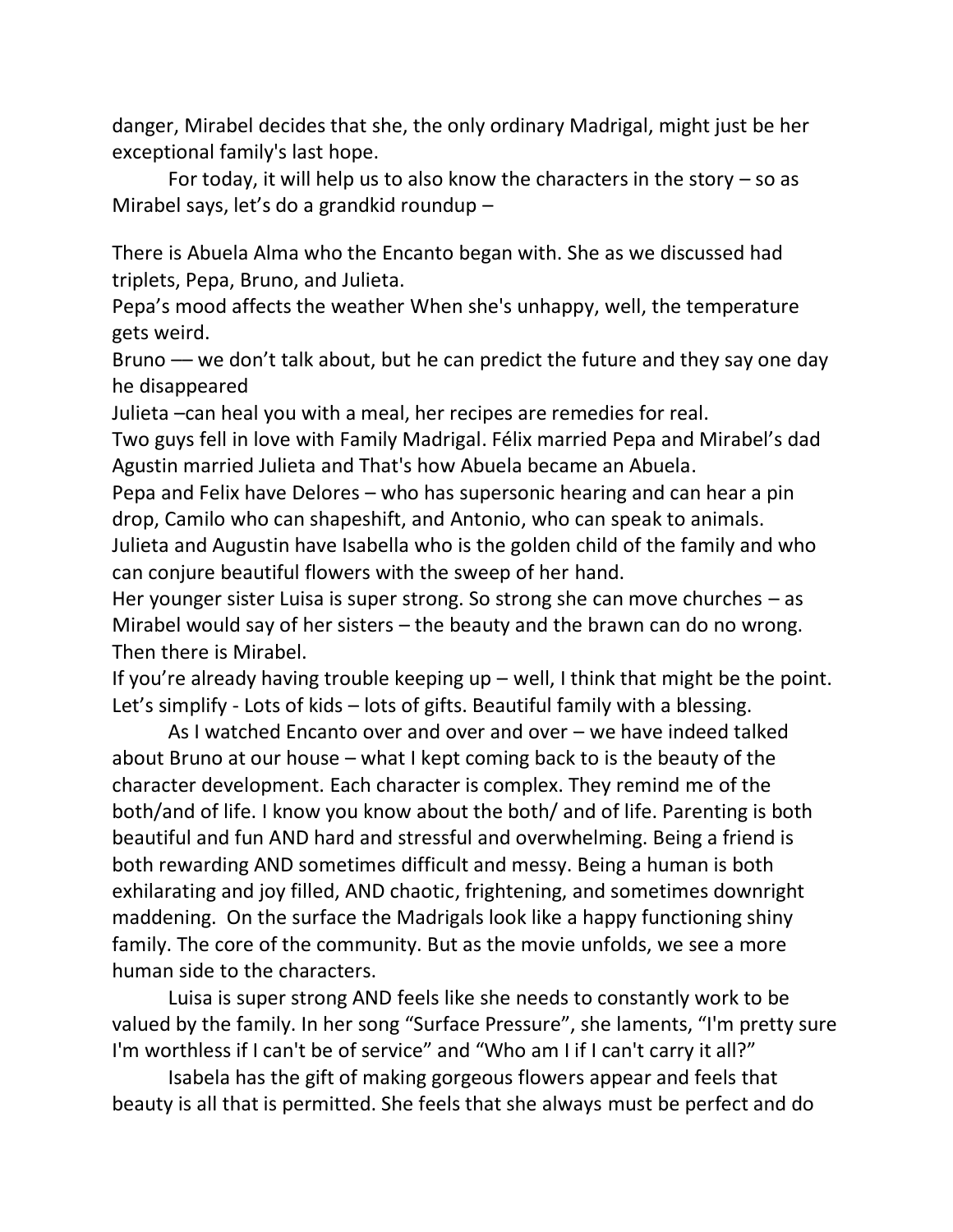what is expected of her in the most beautiful way. But when Mirabel forces her to make a sharp cactus appear, the truth is revealed that she doesn't want to be perfect - she wants to be herself. I think it can be argued that Isabela didn't have any idea how powerful she was until she dropped her act and started being real.

Pepa's emotions create weather, so she forces herself not to feel things so as to not be a burden on others. Camilo, gifted with shapeshifting, is always pretending to be someone else, and is almost never his true self. Delores's gift of hearing makes her more focused on everyone else, and not on herself. And Mirabel, puts on a brave face and considers herself lucky to simply be in the family. But deep down she is harboring resentment and letting it fester.

All of these characters are so much more than just their gifts or their lack of gift. If I am honest, I have been all of these characters at one point or another. Just like in my life and yours there is tension that is being held. Encanto in catchy song and beautiful color brings this human reality to the forefront. And holding this tension is tough. "Pressure like a drip, drip, drip that'll never stop, whoa. Pressure that'll tip, tip, tip 'til you just go pop, whoa-oh oh." It's the tension we wish would go away. If we could just be the parts of ourselves, we love all the time. I recognize my tendency to fill the tense spaces in my life. *Often with queso and guacamole. Do you find yourself filling the tense spaces too?* We fill silence with noise.

We fill time with busy-ness.

We fill 'having enough' with wanting more.

We fill vulnerability with shows of power.

We do all this filling so that we don't appear weak. So that we don't have to get honest about how we are really feeling or about what we are struggling with. We put on a brave face, and we push through. But, in the words of Isabela – "What could we do if we just knew life didn't need to be perfect? It just needed to be? We just let it be?"

That's the crux of the story. Each character discovers that it is going to take all of them. Their magic, their non-magic, their strength, their weakness to not lose the magic. The real Encanto, the real Miracle happens when we show up with all of who we are.

This is what today's text reminds us of as well. It was originally planned to be Philippians 2:1-4 but I am going to read to verse 7:

2If then there is any encouragement in Christ, any consolation from love, any sharing in the Spirit, any compassion and sympathy,  $2$  make my joy complete: be of the same mind, having the same love, being in full accord and of one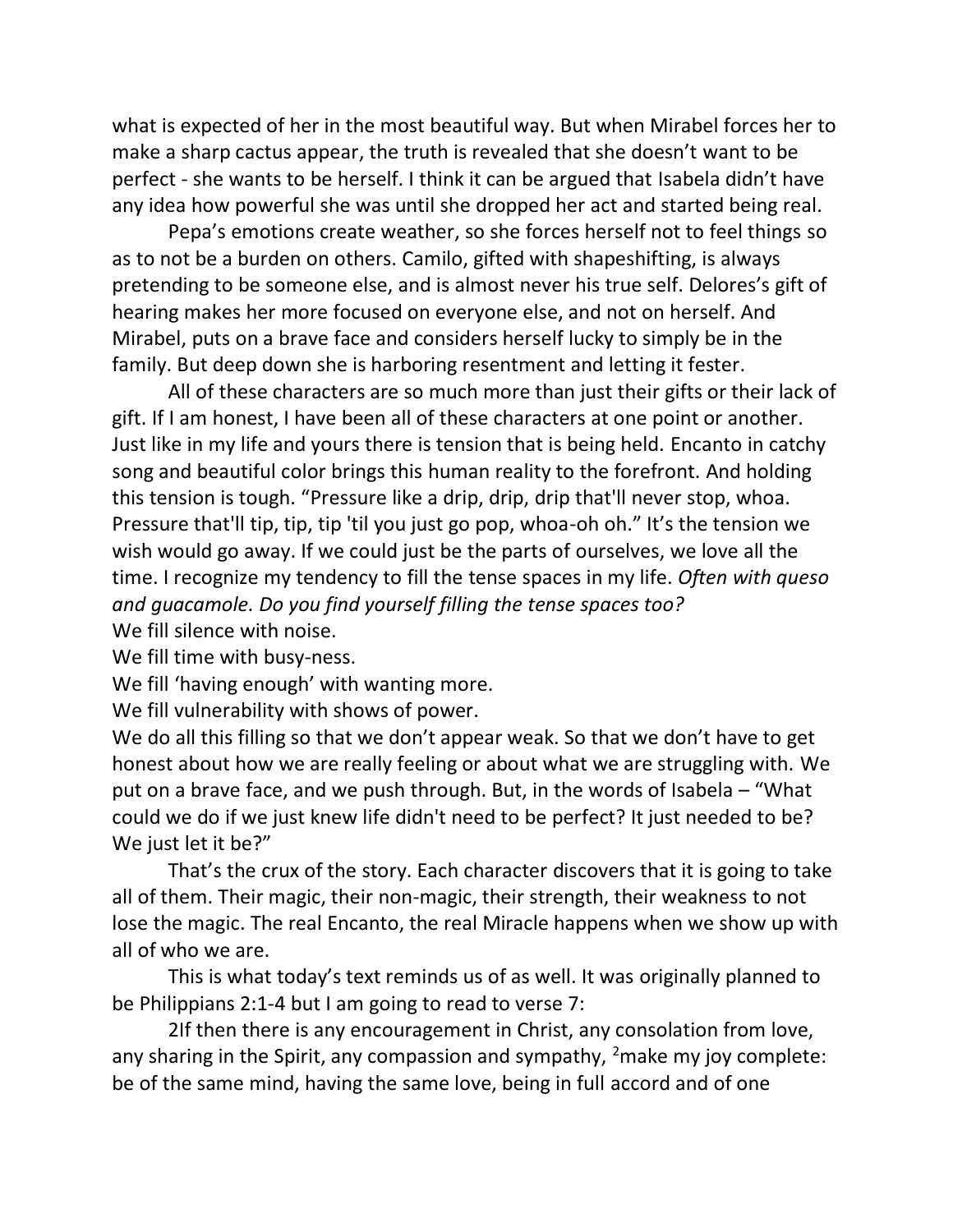mind. <sup>3</sup>Do nothing from selfish ambition or conceit, but in humility regard others as better than yourselves. <sup>4</sup>Let each of you look not to your own interests, but to the interests of others. <sup>5</sup>Let the same mind be in you that was in Christ Jesus, <sup>6</sup>who, though he was in the form of God, did not regard equality with God as something to be exploited, <sup>7</sup>but emptied himself, taking the form of a slave, being born in human likeness.

He emptied himself – and took on the human form. You know I always picture Jesus as dashing, and charismatic, and well liked. Sure, maybe he has dusty feet but so does everyone. However, if we read these words and so many others in the bible about the humanity of Jesus then to take on the human likeness probably meant he had doubt and was awkward from time to time. What is human likeness if not awkward? Instead of choosing power, Jesus chose the whole human experience. He chose the to live with and in the both/and tension of the world. When Jesus emptied himself, he didn't clear things out so he could fill himself up with power and might. He emptied himself and took the form of a slave. The world shows us how to be full of power and might and pride and posturing. Jesus shows us how empty space allows for humility, vulnerability, compassion, and love.

You know, the most memorable tracks on the Encanto Soundtrack are the catchy songs. But I would argue that the song Dos Oruguitas, is the best one. It happens during the scene in which Mirabel goes back to the spot of the original miracle. The spot in which they lost Abuelo. The lyrics explain how renewal and transformation can only happen through letting go, dare I say emptying ourselves, and showing up as our whole selves. As the family lost its house and gifts, they found grace at rock bottom. They had to lose what they had in order to see that they were more than their gifts. The word *oruguita* means caterpillar. Throughout the film we see references to butterflies, alluding to the real transformation that was to take place, not in the house or the candle, but in the hearts of the family. Abuela and Mirabel, who have no magical gifts, restore the family and the magic by being their true selves.

Before we go too much further, I want to confess that it's easy to stand here and SAY, we too need to transform in our hearts and hear the message that we are enough and that we need to show up in the community as our whole selves. It is easy to SAY we are going to quit showboating, that we are going to stop the hustle, that we are going to be real with the people closest to us in our lives. That we, like Jesus we are going to empty ourselves so that we might make space for generosity, and vulnerability, and love. But that work is hard. And I want